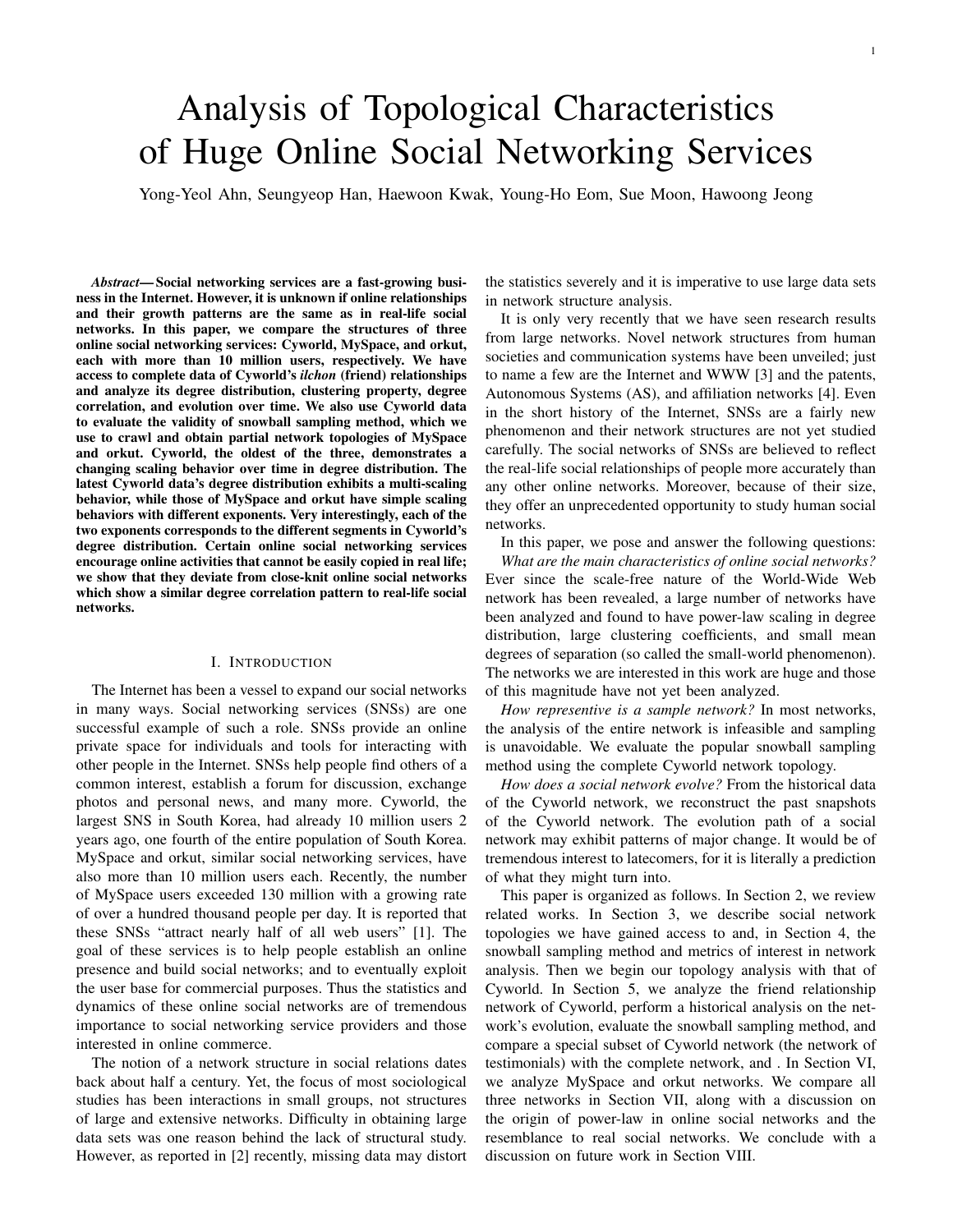# II. RELATED WORKS

The structural propertes, such as degree distribution, of large-scale social networks have received much attention since the uncovering of the network of movie actors [3]. It is followed by the analysis on the network of scientific collaboration network [5] and the web of human sexual contacts [6]. However, a link in these networks is different from a normal *friend relationship* and the large-scale analysis on the such networks has remained uncharted.

Recently, the rapid growth of online social networking services made it possible to investigate the huge online social network directly. Since the rise of Cyworld, many SNSs including MySpace and orkut have grown. However, the analyses on these huge networks have been limited to cultural and business viewpoint [7].

Here, we introduce two relevant works on online social networks. First work is on an Internet dating community, called pussokram.com [8]. The dataset consists of about 30, 000 users and time series of all interactions. By network analysis, fat tails are found in all degree distributions from the networks made by several interaction layers: messages, guest book, and flirts. An interesting feature is super-heavy tails which go beyond the trend of small degree region. Another work investigates an online blog community, LiveJournal [9]. The number of users examined is 1, 312, 454, about half of whom publicize their snail mail addresses. By examining this partial list of real addresses of bloggers, the work uncovers the connection between online friendship and geography. The network's degree distribution also shows a weak but significant super-heavy tail, which deviates from the trend of small degree region. The huge size of online communities makes the sampling an inevitable process in analyzing the networks. Recently, extensive simulations are performed for several network sampling methods [10] and the effect of missing data in social network analysis is studied [2].

# III. ONLINE SNSS

Social networking services (SNSs) provide users with an online presence that contains shareable personal information, such as a birthday, hobbies, preferences, photographs, writings, etc. Most SNSs offer features of convenience that help users form and maintain an online network with other users. One such feature is a "*friend*." A user invites another user to be one's friend. If the invited user accepts the invitation, a friend relationship is established between them. This friend feature is often used as a shortcut to others' front pages and, in some SNSs, a convenient tool to exchange messages and stay in touch.

As SNSs have become very popular, leading sites boast of an extensive user base of tens of millions of subscribers. For this work, we have collected four sets of online social network topology data from three popular SNSs. All of them have more than 10 million users. We have obtained the entire network topology of Cyworld directly from its provider, and sampled others through web crawling. We believe our work is the first to analyze social networks of such magnitude. In Table I, we

summarize the four data sets described above. The metrics in the table are explained later in Section IV.

Below we describe each network in detail.

# *A. Cyworld*

Cyworld is the largest and oldest online social networking service in South Korea. It began operation in September 2001, and its growth has been explosive ever since. Cyworld's 15 million registered users, as of November 2006, are an impressive number, considering the total population of 48 million in South Korea. As any SNS, Cyworld offers users to establish, maintain and dissolve a friend (called *ilchon*) relationship online.

From SK Communications, Inc. the provider of the Cyworld service, we received an anonymized snapshot of the Cyworld user networks taken in November 2005 and November 2006. The snapshot contains 191 (291) million friend relationships among 12 (15) million users, respectively. We have access to additional data to study the network evolution and describe it in Section V-B.

Cyworld offers a mechanism called *ilchon pyung* for friends to leave a *testimonial* on a user's front page<sup>1</sup> Friends can leave one testimonial each, though modifiable more than once, and it usually describes one's impression or a word of encouragement. Not all friends write a testimonial and thus it can be construed as a manifestation of a close relationship in real life. We have decided to include testimonials in our analysis for comparison with the complete Cyworld network. We have used snowball sampling and collected testimonials from about 100,000 users. Note that the testimonial network is a directional graph, where a link represents one user's testimonial on another user's front page, and the complete Cyworld friend network is an undirected graph.

# *B. MySpace*

As of August 2007, MySpace is the largest social networking service in the world, with more than 190 million users. It began its service in July 2003, and the number of users grew explosively. According to Alexa.com<sup>2</sup>, it is the world's 5th most popular website (4th among English websites).

A new user in MySpace by default gets a friend relationship with Tom Anderson, the cofounder of MySpace. In our dataset, we exclude links to him, since he has links to everyone. MySpace offers similar features with other social networking services, such as writing testimonials to friends on their front pages, checking upcoming birthdays, shortcuts to friends' front pages.

In this paper, we use two data sets of MySpace. We have obtained 100,000 user information and the link between them from the MySpace friend network by crawling the MySpace online web site from September to October, 2006. The crawler randomly selects a starting user site, and crawl the user's friends' pages, their friends' pages, and so on. We have left out

 $1$ Only 101 testimonials were allowed on front page originally, but the restriction was lifted.

<sup>2</sup>http://www.alexa.com/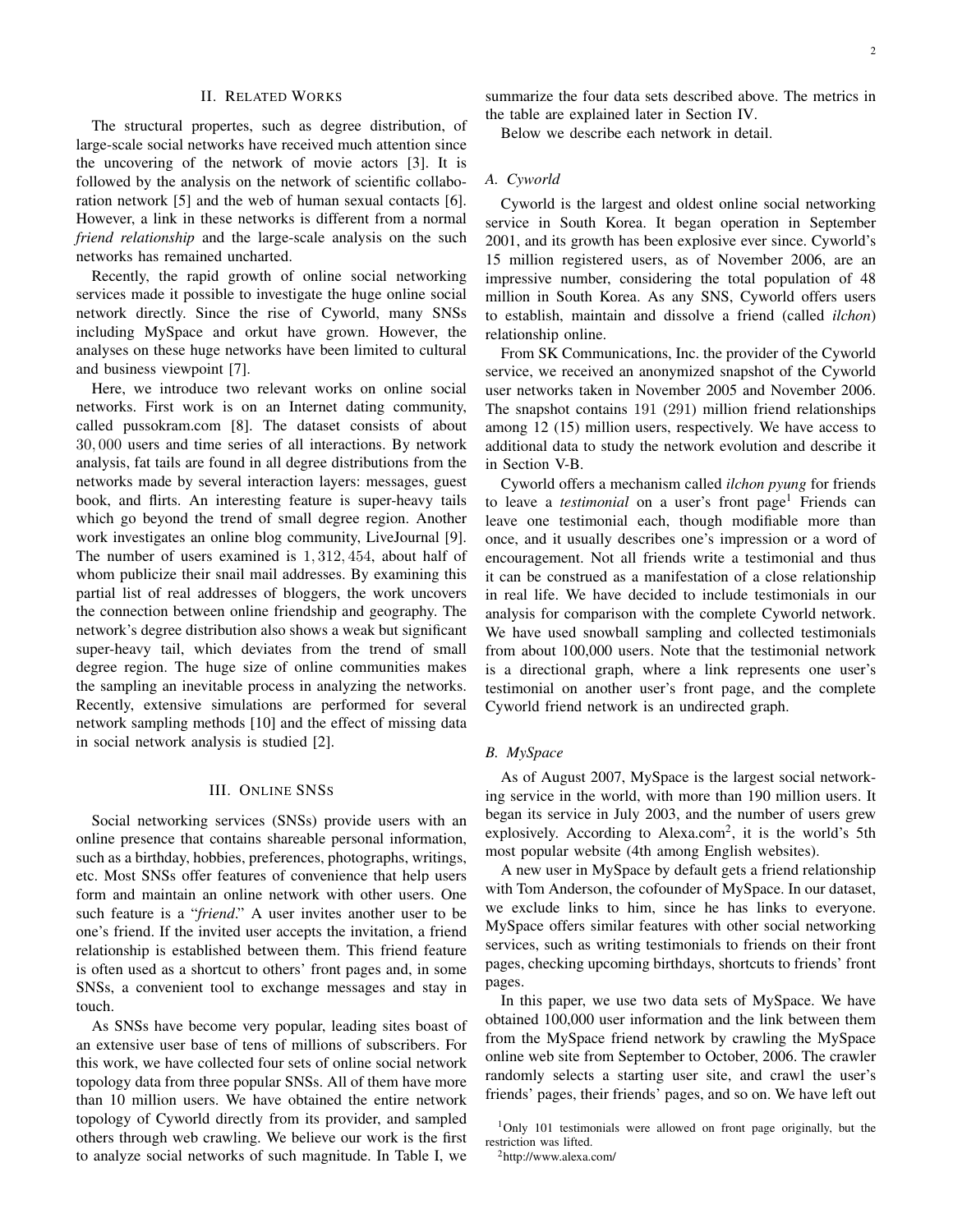| Set #                                 |                  |                  | Ш               | IV            |               |
|---------------------------------------|------------------|------------------|-----------------|---------------|---------------|
|                                       | Cyworld $(2005)$ | Cyworld $(2006)$ | Testimonial(Cy) | MySpace       | orkut         |
| sampling ratio $p$                    | $100\%$          | $100\%$          | $0.77\%$        | $\sim 0.08\%$ | $\sim 0.30\%$ |
| no. of nodes $N$                      | 12, 048, 186     | 15, 149, 764     | 92, 257         | 100,000       | 100,000       |
| no. of edges $L$                      | 190, 589, 667    | 291, 075, 290    | 703, 835        | 6, 854, 231   | 1,511,117     |
| mean degree $\langle k \rangle$       | 31.6             | 38.4             | 15.3            | 137.1         | 30.2          |
| avg. clustering coefficient $C$       | 0.16             | 0.16             | 0.32            | 0.26          | 0.31          |
| assortativity r                       | $-0.005$         | $-0.003$         | 0.43            | $-0.20$       | 0.03          |
| estimated degree of separation $\ell$ | 5.3              | 4.5              | 7.1             | 2.7           | 3.8           |

#### TABLE I

SUMMARY OF DATA SETS FROM ONLINE SOCIAL NETWORKING SERVICES

users who do not publicize their firends' list, and the amount of those users were about 23% out of all the nodes we have crawled.

Another data set is intended to see the degree distribution more accurately. Thanks to the regular form of an user's id, we generate many user ids randomly and visit their homepage to obtain the number of friends. We sampled 1, 238, 502 nodes.

# *C. orkut*

In September 2002, orkut began its trial service by a few Google employees, and became an official Google service in January 2004. Until recently, orkut accounts were given only to people invited by already existing users, which is different from Cyworld or MySpace. As it has permitted any user to create an account without invitation, it has expanded fast; the number of users reached 1 million at the end of July and surpassed 2 million by the end of September 2004<sup>3</sup>. Today, the number of orkut users exceeds 33 million. Once a user joins orkut, one can publish one's own profile, upload photos, and join communities of interest. Orkut also offers friend relationship. The maximum number of friends per user was limited to 1000, but this limit has also been lifted. Crawling in a similar way to MySpace, we have collected orkut friendship data on 100,000 users from June to September, 2006.

# IV. ANALYSIS METHODOLOGY

In this section, we outline the sampling method employed to crawl and capture MySpace and orkut networks, and describe briefly the metrics of topological characteristics and their interpretations.

# *A. Snowball sampling*

We have gained access to the entire topology of Cyworld through human contact, but were not successful with MySpace or orkut. Falling back on crawling for data collection, we are limited in the number of nodes we could crawl in a finite time frame.

There are several network sampling methods: node sampling, link sampling, and snowball sampling [10]. In node sampling, we randomly select a fraction of nodes. Links between selected nodes are included in the final sample network. Link sampling is similar. We randomly select a fraction of links and construct a sample network. In contrast, snowball sampling randomly selects one seed node and performs a breadth-first search (hence the name, snowball sampling), until the number of selected nodes reaches the desired sampling ratio. Only those links between selected nodes are included in the final sample network.

The snowball sampling method is the only feasible one to crawl the web for the following reasons. First, if the sampling fraction is not large enough, the sample network is likely to consist of many small and isolated clusters and be far from the original network in many aspects of interest. Second, node and link sampling methods are inefficient. In node sampling, if sampled nodes are not well connected with each other, most links crawled should be dumped, and it damages the efficiency of algorithm. Meanwhile, link sampling obtains information of only one neighbor at each visit to a web page, it's efficiency is far worse than the snowball sampling method. Furthermore, the expected mean degree of the sample network is always much smaller than of the original network. In short, we always underestimate the node degree, cannot estimate the degree of separation, nor find hubs (nodes with a very large number of neighbors), if we use node or link sampling. By these reasons, we use snowball sampling method to obtain a sample network from web. In addition, we use random degree sampling for MySpace network to obtain more accurate degree distribution of MySpace. In this method, we visit many random nodes and crawl the degree information of the nodes, without crawl the information that who is connected to whom.

The main estimation error of the snowball sampling lies in the likelihood of oversampled hubs [10], for they have many links and are easily picked up in the first few rounds of the breadth-first search. In order to evaluate the deviating impact of snowball sampling on the metrics of interest, we take full advantage of the complete Cyworld network and compare various metrics between partial and complete networks.

It is known that the power-law nature in the degree distribution is well conserved under snowball sampling [10] since the snowball sampling method easily picks up hubs. This property reduces the degree exponent and produces a heavier tail, but it is difficult to get a power-law degree distribution from a network without the power-law decaying degree distribution.

# *B. Metrics of interest*

We begin the analysis of online social network topologies by looking at their degree distributions. Networks of a power-law degree distribution,  $P(k) \sim k^{-\gamma}$ , where k is the node degree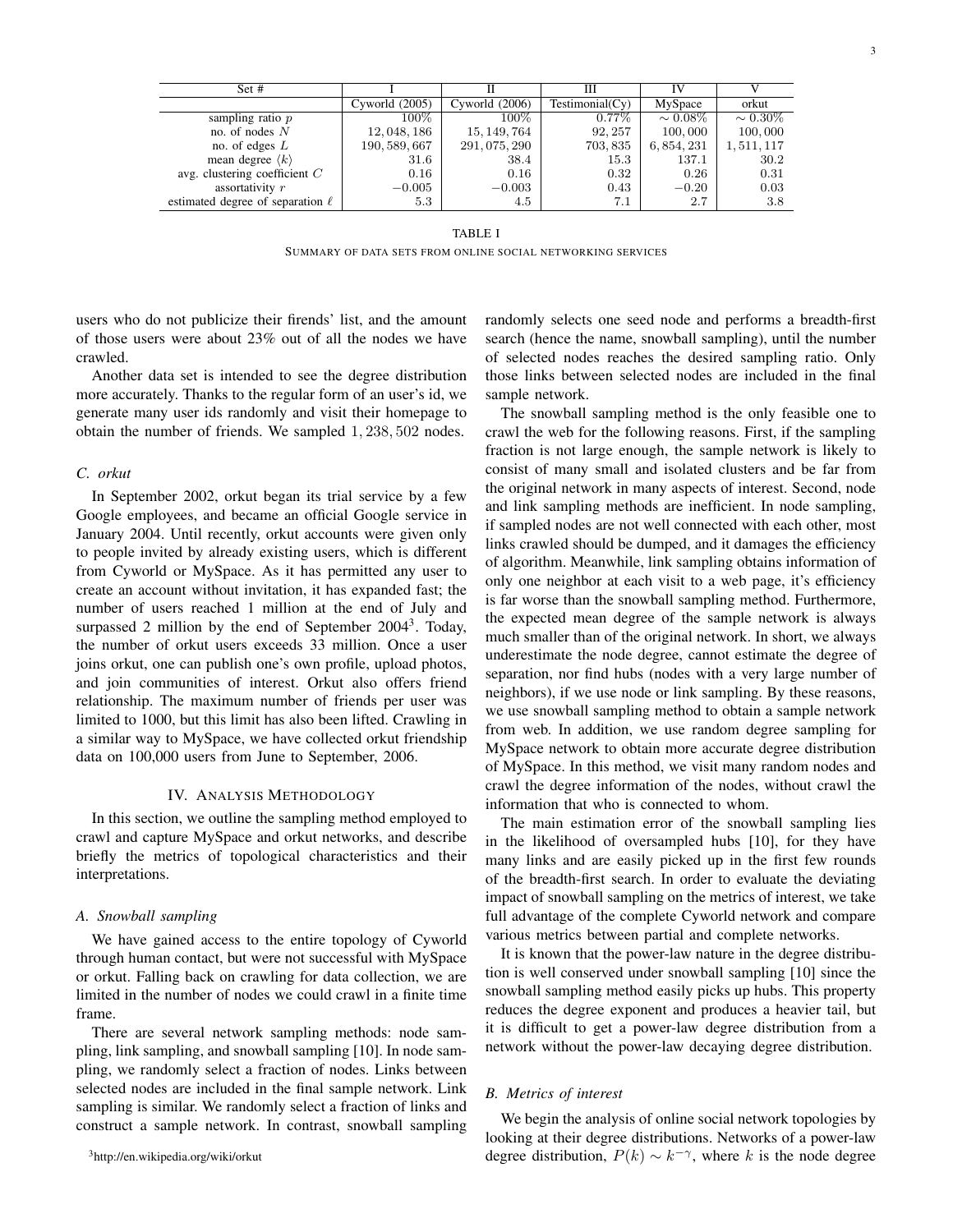and  $\gamma$  < 3, attest to the existence of a relatively small number of nodes with a very large number of links. These networks also have distinguishing properties, such as vanishing epidemic threshold, ultra-small worldness, and robustness under random errors [11], [12], [13], [14]. The degree distribution is often plotted as a complementary cumulative probability function (CCDF),  $\wp(k) \equiv \int_k^{\infty} P(k')dk' \sim k^{-\alpha} \sim k^{-(\gamma-1)}$ . As a power-law distribution shows up as a straight line in a log-log plot, the exponent of a power-law distribution is a representative characteristic, distinguishing one from others.

Recently, the method of maximum likelihood was suggested as an un-biased and accurate estimator of power-law exponent [15], [16]. The approximate expression for the powerlaw exponent in the discrete case is given by the following expression:

$$
\gamma \simeq 1 + n \left[ \sum_{i=1}^{n} \ln \frac{k_i}{k_{min} - \frac{1}{2}} \right]^{-1}, \qquad (1)
$$

where  $k_{min}$  is the point where the power-law tail starts, and  $k_i$ ,  $i = 1, ...n$  are the degree of the nodes such that  $k_i \geq k_{min}$ .

Next, we examine the clustering coefficient. The clustering coefficient of a node is the ratio of the number of existing links over the number of possible links between its neighbors. Given a network  $G = (V, E)$ , a clustering coefficient,  $C_i$ , of node  $i \in V$  is:

$$
C_i = 2|\{(v, w) | (i, v), (i, w), (v, w) \in E\}| / k_i(k_i - 1)
$$
 (2)

where  $k_i$  is the degree of node i. It can be interpreted as the probability that any two randomly chosen nodes that share a common neighbor have a link between them. For any node in a tightly-connected mesh network, the clustering coefficient is 1. The clustering coefficient of a node represents how well connected its neighbors are. The clustering coefficient of a network is the mean clustering coefficient of all nodes. Often it is insightful to examine not only the mean clustering coefficient, but its distribution. We denote the mean clustering coefficient of degree k as  $C(k)$  and analyze its distribution. Unless stated otherwise, the clustering coefficient in the rest of the paper refers to the mean clustering coefficient of a network.

The degree correlation,  $k_{nn}$ , is a mapping between a node degree  $k$  and the mean degree of nearest neighbors of those nodes of degree  $k$ . Its distribution is often characterized by the assortativity  $(r)$ , which is defined as the Pearson correlation coefficient of the degrees of either nodes which is connected by a link [17]. It is expressed as follows:

$$
r = \frac{\langle k_i k_j \rangle - \langle k_i \rangle \langle k_j \rangle}{\sqrt{(\langle k_i^2 \rangle - \langle k_i \rangle^2)(\langle k_j^2 \rangle - \langle k_j \rangle^2)}},\tag{3}
$$

where  $k_i$  and  $k_j$  are degrees of the nodes located at either end of a link and the  $\langle \cdot \rangle$  notation represents the average over all links.

If a network's assorativity is negative, a hub tends to be connected to non-hubs, and *vice versa*. When  $r > 0$ , we call the network to have an assortative mixing pattern, and when  $r < 0$ , disassortative mixing. Most social networks exhibit an assortative mixing pattern, whereas other networks show a disassortative mixing pattern [17], [18]. The assortative mixing pattern is considered as a unique characteristic of social networks and its origin was suggested as rich community structures of human relationships [19].

As introduced in Stanley Milgram's experiment of mail forwarding [20], the degree of separation  $(\ell)$  is the mean distance between any two nodes of the network. Accurate calculation of the degree of separation or the average path length, as we call it in this paper, requires the knowledge of the entire topology and the time complexity of  $O(NL)$ , where  $L$  is the number of links and  $N$  is the number of nodes. In huge networks like Cyworld, MySpace, and orkut, the calculation is infeasible. Only approximation is possible. From a snowball sample network, we measure the number of nodes at each round of breadth-first search. By extrapolating this number sequence, we predict how many steps are needed to cover the entire network, and obtain an estimate of the average path length by the following formula [21].

$$
\frac{\log(N/n_1)}{\log(n_2/n_1)} + 1,
$$
\n(4)

where N is the total number of nodes and  $n_1$  and  $n_2$  are the average numbers of first and second neighbors respectively.

Palmer *et al.* propose an approximation for the effective diameter of a massive graph [22]. The effective diameter is the 90th-percentile of the path length distribution, and is a better metric than the maximum diameter in estimating the network size, as the maximum diameter can be an outlier from a small number of nodes forming a chain. Palmer's approach is useful when the complete network topology is known, but too large to load on memory and calculate the exact neighborhood function. As our Cyworld topology can be loaded onto our server's 4 GB memory and complete network topologies of MySpace and orkut are not available, we do not use their approximation. For Cyworld data, we estimate the average path length and the effective diameter from sample networks and use (4) to calculate average path lengths for MySpace and orkut networks.

## V. ANALYSIS OF CYWORLD

We begin our network analysis with the Cyworld data set. As it is the most extensive data set we have, this section includes basic analysis of topology-related metrics, evaluation of the snowball sampling method, historical analysis of the network evolution, and online networks' similarity to real-life social networks. In Section V-A, we first calculate the degree distribution, clustering coefficient distribution, and degree correlation distribution of the complete Cyworld network. Then we study how the Cyworld network has evolved over time in Section V-B. In Sction V-C, we evaluate the snowball sampling method by comparing sample networks to the complete Cyworld network. In Section V-D, we analyze the network of testimonials.

# *A. Complete friend relationship network*

The first metric we investigate is the degree distribution. Figure 1(a) plots the complementary cumulative distribution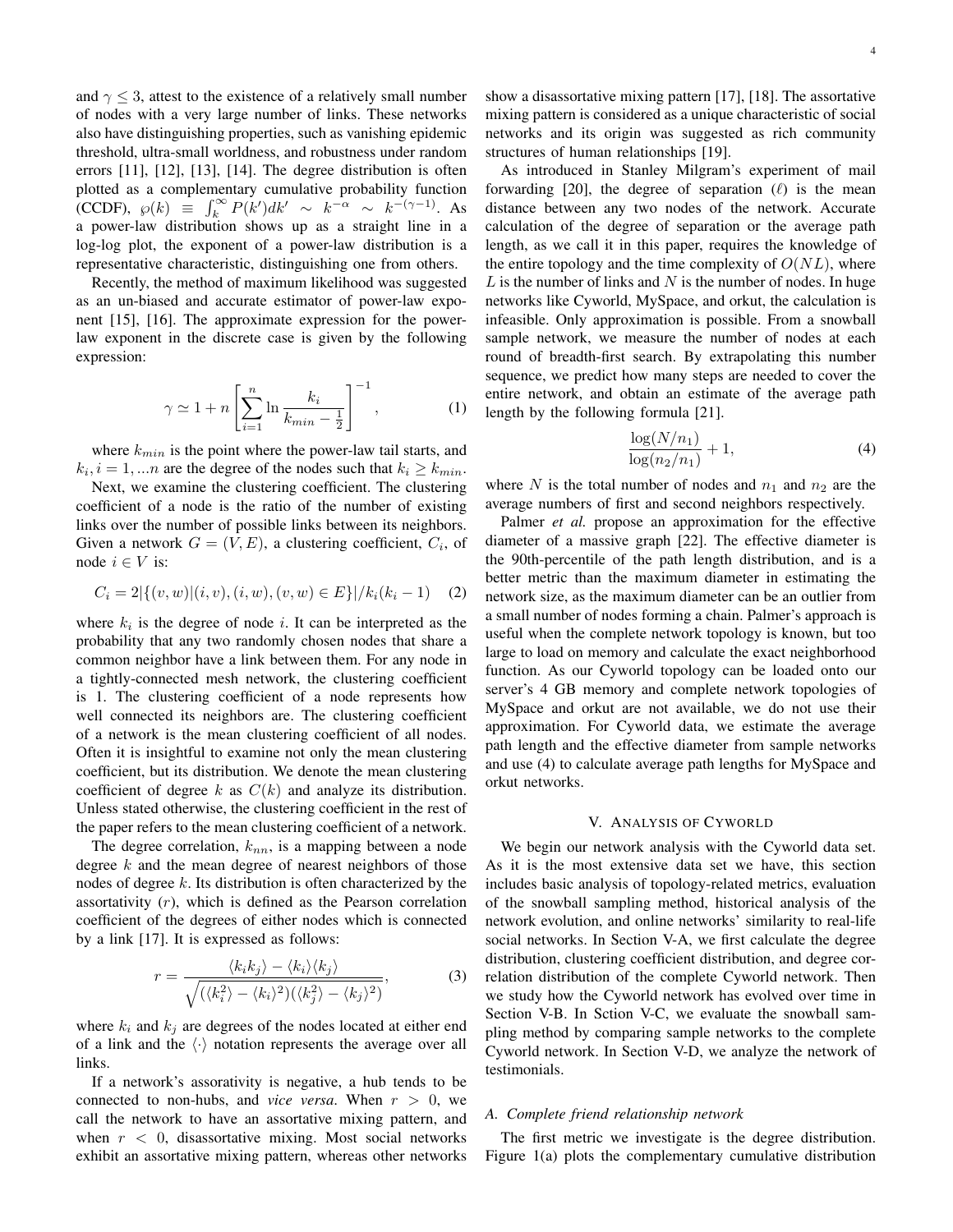

Fig. 1. Topological characteristics of the complete Cyworld network

function (CCDF) of the complete Cyworld friend relationship network, Set I and Set II. Most networks in nature and human societies have a power-law degree distribution with a single exponent,  $\gamma$ , between 2 and 3, attesting to the existence of hubs or people with a very large number of friends. However, the Cyworld network shows two different scaling regions as in Figure 1(a). The crossover takes place between  $k = 100$  and  $k = 1000$  and divides the CCDF into two regions: a rapid, exponentially decaying region and a heavy tailed ( $\gamma \sim 2$ ) region. This behavior has not been reported previously about any SNS topologies. (Note that the exponent of a CCDF is smaller than the exponent of a probability distribution function itself by one.)The multi-scaling behavior observed in Cyworld suggests that Cyworld consists of two different types of networks, *i.e.*, two types of users. Interestingly, as shown in Figure 2, the degree distribution is remarkably well fitted by the simple functional form with the combination of power-law and exponential function.

$$
P(k) = ae^{-\frac{k}{k_c}} + bk^{-\gamma}.
$$
 (5)

To find the constants, we first calculate  $\gamma = 2.07$  by the method of maximum likelihood. Then, we use least square fit algorithm with three remaining parameters, which turn out to be  $a = 0.018$ ,  $k_c = 46.3$ , and  $b = 0.21$ .

Further analysis of distributions of the clustering coefficient and the degree correlation also support the existence of heterogeneous types of users. We revisit this issue in Section V-C against the analysis of sample networks and discuss further in comparison with other social networks in Section VII.



Fig. 2. Fitting of Cyworld degree distribution

Next, we examine the clustering coefficient. Figure 1(b) displays the entire distribution of the clustering coefficient,  $C(k)$ , versus degree k. (Figures 1(b) and 1(c) also include graphs from the testimonial networks that we defer discussion on until Section V-D.) The average clustering coefficient of the Cyworld network is 0.16, which is smaller than those of other network data sets to be discussed in later sections. It implies that Cyworld friend relationships are more loosely connected than other networks. However, a closer examination of the clustering coefficient distribution reveals that it actually has two different scaling regions, as in the degree distribution. Up until  $k = 500$ , the graph of the clustering coefficient distribution has a power-law distribution with an exponent of 0.4. Then beyond  $k = 500$ , the graph suddenly drops and disperses. (The small number of nodes in that region also contributes to the dispersion.) That is, neighbors of nodes with degree larger than 500 are very loosely connected and different from those of nodes with smaller degrees.

We plot the distribution of degree correlation,  $k_{nn}$ , of the complete Cyworld network in Figure 1(c). It exhibits not a simple pattern, but a more complex and intractable one, just as the degree distribution of Figure 1(a) or the clustering coefficient distribution of Figure 1(b) do. If a network has an assortative mixing pattern, the degree correlation distribution exhibits an increasing scaling behavior; if disassorative, then a decreasing one. The overall trend of Figure 1(c) is decreasing, and the Cyworld network's assortativity is a negative value: −0.13. As human social networks are known to exhibit an assortative mixing pattern from hubs attracting hubs, lack of such a pattern and the complex, heterogeneous structure in the degree correlation distribution imply mixing of different types of users.

Far-fetched, we could claim that the top left corner of Figure 1(c) shows negative correlation and the remaining upper cluster displays (although very slight) positive correlation, which is the main characteristic of social networks [19]. The degree correlation of large hubs seems to be neutral or slightly disassortative. We revisit this issue later with sample network analysis in Section V-C.

Leskovec *et al.* reports that the average node degree of a wide range of real graphs increases over time and thus the graphs densify [4]. They also report that the effective diameters of those graphs shrink over time.

We estimate the average path length between nodes from sample networks. We randomly choose a seed node, run a breadth-first search of the network, and obtain a distribution of path lengths between the seed and all other nodes. We repeat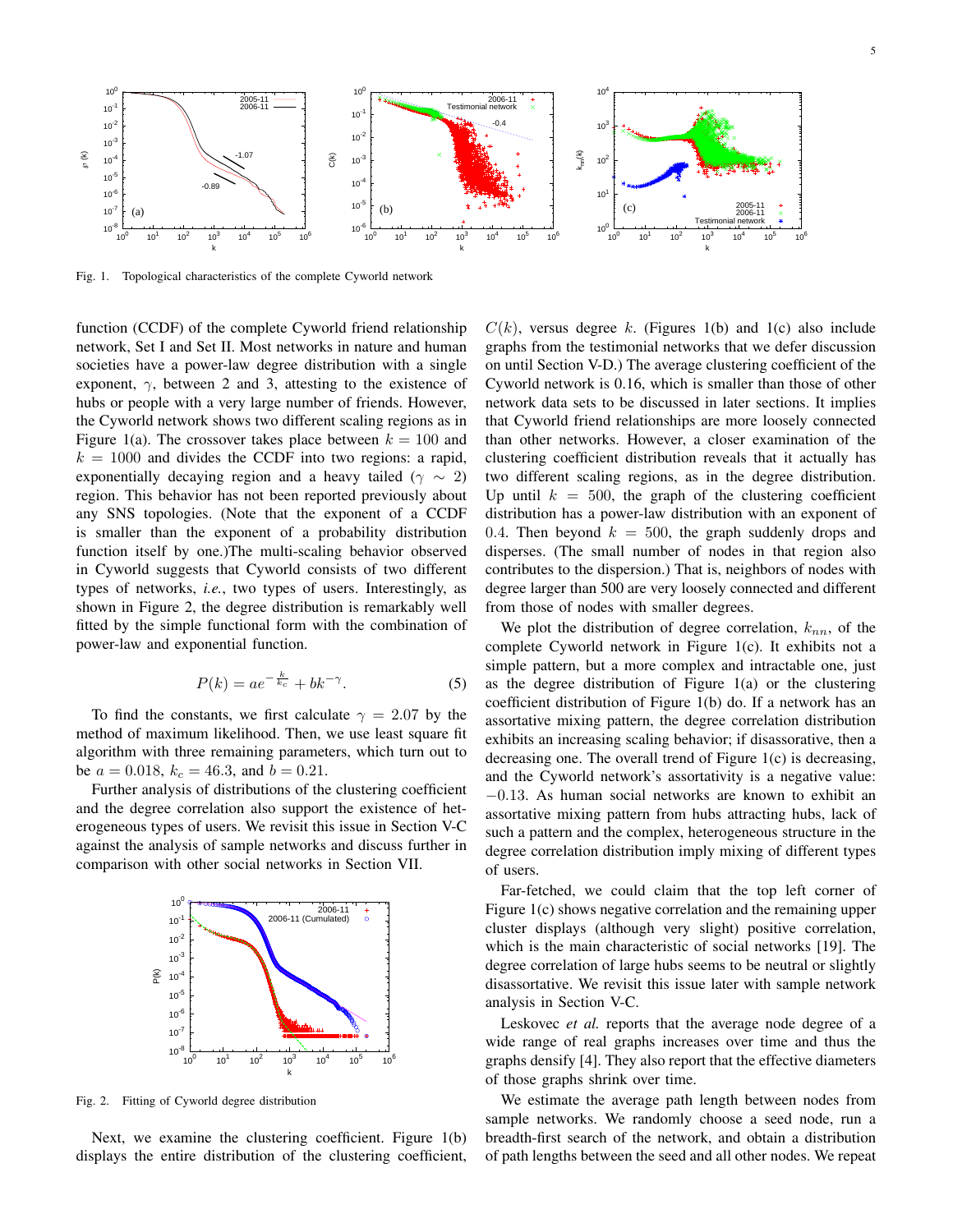this network sampling with 100, 2000, and 3000 seeds, and obtain Figure 3. The inset in the figure plots the cumulative distribution function. We can tell from the figures that the average path length between 90% of nodes is less than 6, even though the maximum distance may reach 18, more than double the value for 90%. In order to confirm that the distribution of the average path length eventually converge to that of the complete network, we have looked at the incremental change as the number of sample networks increased. We observe that the root mean square of the difference between the empirical probability density distributions of sample networks with  $h$ and  $(h + 1)$  seeds steadily decreases fitting to the  $y = 1/x$ line, confirming that our estimation would converge to the true average path length.

### *B. Historical analysis*

As of March 2006, the population of Korea reached 48 million, and there were 24 million Internet users of ages over 15, the 6th largest in the world [23]. Internet users can be classified as "weekly" users, if they use the Internet at least once a week, or "daily" users, if they do every day. According to a market research company, Korean Click, the number of weekly users in 2000 was about 15 million and that of daily users was 10 million. When we extrapolate the numbers of daily and weekly users from 2000 to March 2006 along the increase in the overall Internet users, we obtain the graphs labeled as weekly and daily in Figure 4.

From Table I, we know that the number of Cyworld users reached 12 million in November 2005. In addition to Set I and Set II, we have acquired several other data sets to investigate the historical growth of Cyworld. We have monthly statistics on the total numbers of Cyworld users from the very beginning of the Cyworld service in 1999, as well as the numbers of users with friend relationships. The former includes all users with or without any friend relationship. We have acquired two additional snapshots of existing friend relationships from April and September of 2005, which we call Snapshots I and II, respectively. Snapshots I and II, as well as Set I and Set II, include friend relationships. In other words, those users who have not established any friend relationship are not included. We also have acquired partial data (about 42%) on dates of establishments and dissolutions of friend relationships from SK Communications, Inc., which we call Dated Partial Set (DPS). Due to lack of knowledge about the biases in DPS, we assume that it is a random sample. We reconstruct partial friend relationship networks at every six month interval starting in December of 2002 from Dated Partial Set.

Figure 4 plots all the historical data we have about Cyworld and the Internet users. The curvy graph just below the extrapolated line of daily Internet users represents the all-inclusive Cyworld users and the graph below it represents only those with friend relationships. The latter overlaps with four data points obtained from Snapshots I, II, Set I, and Set II. They do not coincide exactly, for data was collected on different dates and marginal differences exist between data sets.

The total numbers of all-inclusive Cyworld users and those with friend relationships follow each other closely up until June 2004 and start to deviate. In June 2006, the gap between the two widens to over 4 million. The dramatic increase in the number of users without friend relationships could be contributed to several factors. One of the most likely factors is additional services offered by SK Communications, Inc. that require a Cyworld membership. People who want to use the service, but are not interested in SNS only join Cyworld and do not engage in building a social network. Whether a Cyworld user has a friend or not, the number of Cyworld users almost reaches the extrapolated number of daily Internet users in Korea in December 2005, about a third of the entire Korean population and more than 60% of Internet users. Considering the language barrier, it is unlikely that the user demography of Cyworld expands outside Korea much, as Brazilians represent a very active and significant portion in orkut or there are many Spanish-speaking users in MySpace. Thus we may conclude that Cyworld has almost reached saturation in terms of the number of users.

The lowest graph in Figure 4 represents partial networks reconstructed from Dated Partial Set based on the date information of relationship establishment and dissolution. Partial friend relationship networks obtained from DPSs clearly do not sample the complete network equally every six months. However, we note that the sampling ratios in terms of the number of nodes are always higher than 5%.

In order to study the historical growth of Cyworld in depth, we use 3 reconstructed partial networks from DPS, each in December of 2002, 2003, 2004, and Set1 from 2005. We refer to those DPS sets as DPS I, II, III, respectively. These networks are not snowball sampled, but are good representations of the complete networks, due to the high sampling ratios of



Fig. 3. Probability distribution function of distances between nodes



Fig. 4. Comparison of the national population, Internet users, and Cyworld users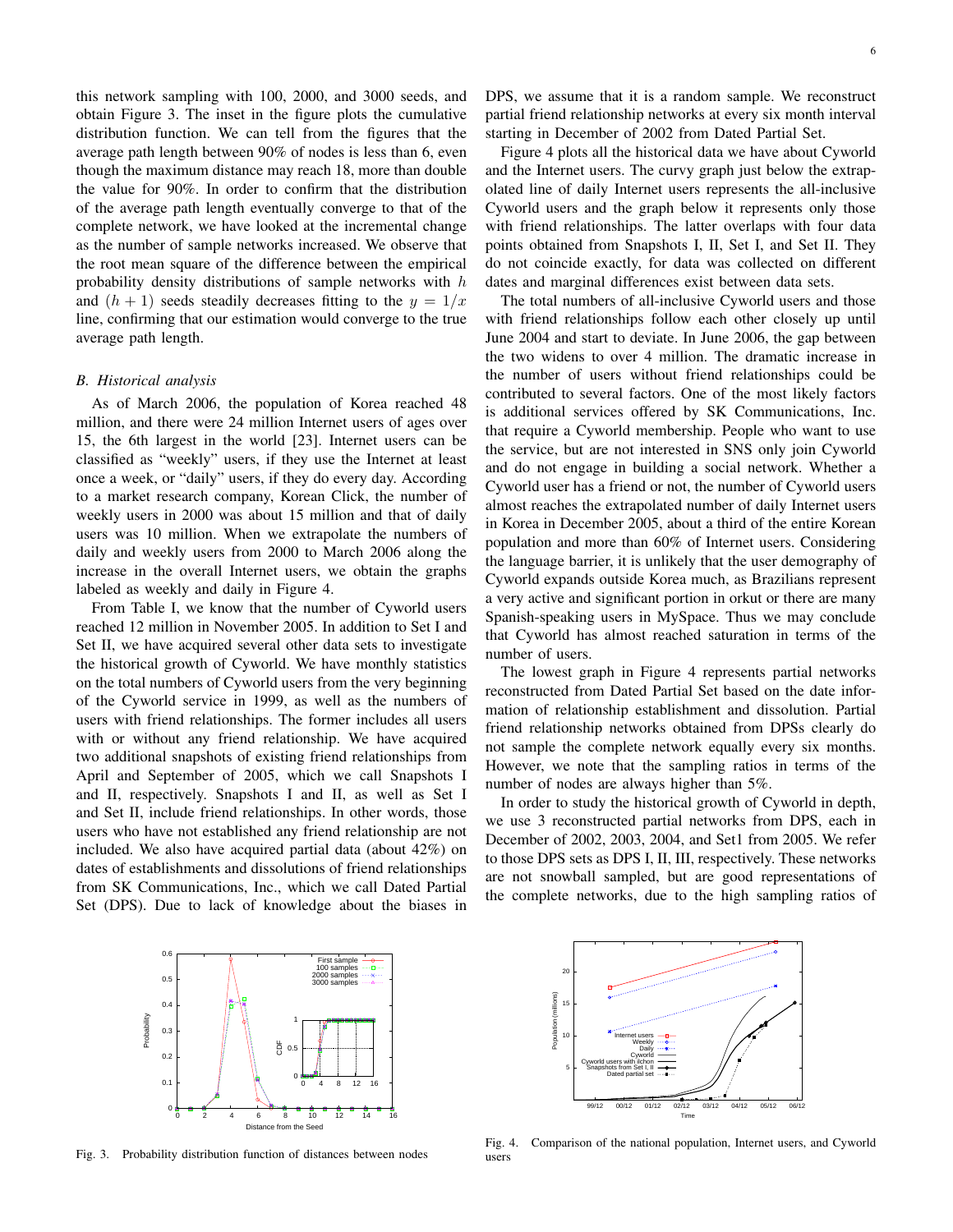

Fig. 5. Evolution of the topological characteristics of Cyworld.

5% or higher. Using these four sets, we study how the Cyworld network has evolved over time in terms of the degree distribution, the clustering coefficient distribution, and the degree correlation distribution.

We first plot the CCDF of the degree distributions in Figure 5(a), and study the evolution of the degree distribution. The graph of DPS I is the shortest, reaching only up to  $k = 1000$ . It is close to a straight line, and we cannot see if it has a multi-scaling behavior. The graph of DPS II extends longer than that of DPS I and the tail part for  $k > 100$  starts to exhibit a different slope. However, it is only with DPSs III and Set I that the multi-scaling behavior is clearly pronounced. From Figure 5, we can infer that user heterogeneity has started to materialize around December 2004.

In Figure 5(b) we plot the distributions of clustering coefficients from December 2002, 2004, November 2005, and November 2006. The distribution from December 2003 is very similar to that of 2004 and is omitted in order to avoid cluttering the plot. Up until December 2004, the distribution of clustering coefficient,  $C(k)$ , is not power-law and looks similar from one year to another. From 2004 to 2005, the distribution of clustering coefficient changes significantly, and shows different regions of scaling behavior in November 2005.

The degree correlation from December 2002, plotted in the lower left corner of Figure 5(c), exhibits an disassortative mixing pattern. The disassortative mixing pattern continues to manifest up to December 2004 for  $k \leq 50$ . In November 2005, as we have observed already, the disassortative mixing pattern for  $k \leq 100$  is no longer clear, and the degree correlation for  $k > 100$  is spread out. In November 2006, the mixing pattern of the region between 10 and 200 goes assortative. The manifestation of different types of users is shown in all plots of metrics.

As a last metric of historical analysis, we examine the evolution of the average path length and the effective diameter. In Figure 6, we plot the log of the total number of nodes, the average path length, and the effective diameter as described in Sections IV-B and V-A. We use DPSs I to IV, as well as reconstructed networks from the original DPS for June of 2003, 2004, and 2005. Previously, a complex network is known to have the average path length scale logarithmically to the number of nodes, while a power-law network with  $2 \leq \gamma \leq 3$  scales to  $log(log(N))$  [13]. However, recent study by Leskovec *et al.* has reported that a wide range of graphs exhibit a densification trend and their diameters shrink over



Fig. 6. Average path length vs time

time [4].

In case of Cyworld, the average path length increases up to June 2004, and then starts to decrease, while the effective diameter vascillates until June 2004 and decreases afterwards. Due to space limitation, we only report that the number of nodes plotted against number of edges plotted in log-log scale exhibits a power-law distribution and thus the Cyworld network concurs to the same densification trend.

We plot the effective diameter in Figure 6 and observe that it increases for the first year and a half of Cyworld service, and then starts to decrease. This junction coincides with the point in time when the number of users without friend relationships increases and the multi-scaling behavior starts to manifest in the degree distribution. We conjecture that the Cyworld has reached a saturation point as an active friend relationship network, and then graph densification has taken over, resulting in a decrease of both the average path length and the effective diameter.

## *C. Evaluation of the snowball sampling method*

As discussed in Section IV-A, snowball sampling is a better technique than node or link sampling methods, especially for huge population, if its tendency to overrepresent hubs can be deliberated. In this section, we simulate a snowball sampling crawl on the complete Cyworld network, and evaluate the estimation error in snowball sampling.

Here we randomly select 10 different seed nodes with  $k > 100$  and get 10 sample networks starting from each seed. We set the sampling ratio to 0.33%, resulting in the final 40, 000 nodes in each sample network. Starting from seed nodes with smaller degrees does not make a difference, for within a few rounds of breadth-first search, a hub of  $k > 100$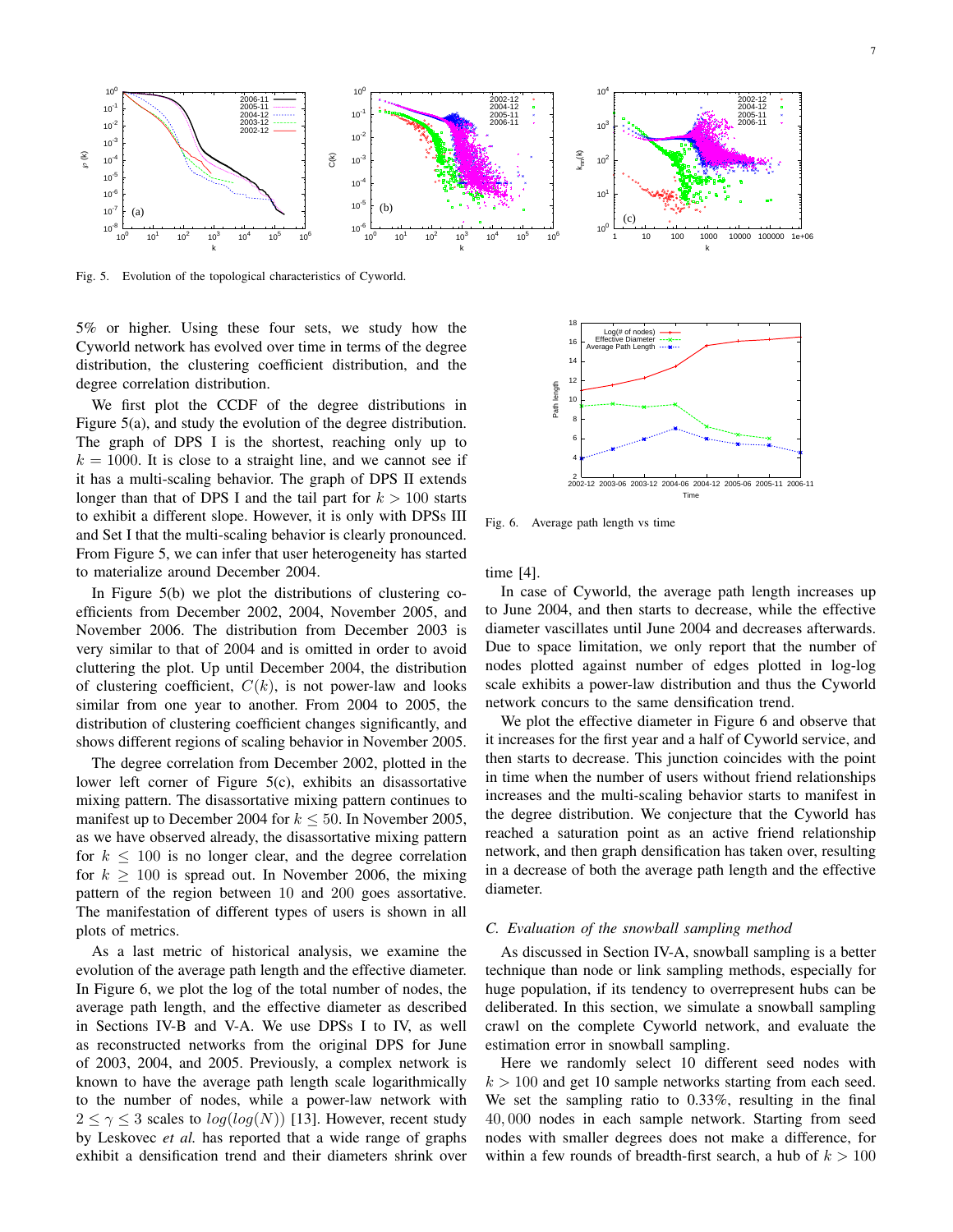

Fig. 7. Topological characteristics of sampled network

is reached, almost certainly as expected from the power-law degree distribution.

Figure 7(a) plots the CCDF of the degree distributions of all 10 sample networks of Cyworld. For a reference, we include the cumulative degree distribution of the complete Cyworld network as an inset. The cumulative degree distributions of sample networks have similar multi-scaling behaviors to that of the complete network: there are two regions of slow and rapid decaying. The exponents of the heavy tailed region range from 1.2 to 1.8. As observed in [10], the exponents of sample networks are supposed to be smaller than that of the complete network. We can summarize sample networks have varying smaller degree exponents than the complete network, but clearly the same multi-region scaling behavior.

Out of the above 10 sample networks, we choose two sample networks randomly and plot only the two in the rest of the analysis for convenience. We verified that including other sample networks did not change the qualitative conclusion in our analysis. Figure 7(b) depicts the distributions of clustering coefficient,  $C(k)$ , of the two sample networks and the complete network. Recall that the complete network had a very clean scaling behavior up to  $k = 500$  with an exponent of 0.4. The limited scaling behavior in the complete network vanishes; moreover, the two sample networks exhibit no scaling behavior in their clustering coefficient distributions.

The average clustering coefficient of sample networks are larger than 0.16 of the complete network. The mean clustering coefficient of all 10 sample networks is 0.29. However, the converging behavior of the clustering coefficient (whether it increases or not) under the snowball sampling is not deterministic in general [10] and we cannot predict whether the original clustering coefficient of orkut and MySpace is larger than those from sample networks.

We plot the degree correlation distributions of the two sample and complete networks of Cyworld in Figure 7(c). The sample networks exhibit a more definite disassortative mixing pattern in their degree correlation distribution. The distributions from the two sample networks exhibit a clear decreasing pattern for  $k < 100$  and then disperse.

In our preliminary work, we have evaluated how close topological characteristics of snowball sampled networks are to the complete network as we vary the sampling ratios [24]. From our numerical analysis, we suggest a practical guideline on the sampling ratio for accurate estimation of the topological metrics, excluding the clustering coefficient, where the explicit sampling ratio for accurate estimation is charted for the other metrics; 0.25% or larger for degree distribution, 0.2% or larger for degree correlation, and 0.9% or larger for assortativity. In the case of the clustering coefficient, even with a sampling ratio of 2%, it is inconclusive if the clustering coefficient of the sample network has converged close to that of the complete network.

In summary, we observe the same multi-scaling behavior in degree distribution from sample networks, while the exponents of the distributions are different from that of the complete network. Other metrics, such as the clustering coefficient distribution, its mixing pattern, and the degree correlation, are not easy to estimate from samples. Though not rigorously validated, we demonstrate that only with a sampling ratio above a certain threshold, the scaling behavior of the node degree distribution is captured correctly in sample networks.

# *D. Testimonial network*

As described in Section III-A, a testimonial represents a directional relationship of intimacy and interest in Cyworld. Not all online friends leave testimonials on their friends' front pages. We view testimonials as an online manifestation of close off-line relationship, and expect it to have close resemblance to real-life social networks.



Fig. 8. Cumulative distribution of in-degree and out-degrees of Cyworld's testimonial network

We have collected a sample network of 100,000 nodes for our testimonial network analysis. In contrast to the complete Cyworld network, both the in-degree and out-degree distributions of the sampled network show an exponential distribution. There is a sharp cut-off in in-degree distribution around  $k \sim 100$  which is due to the fact that the testimonial space is limited in the front page. However, the few data points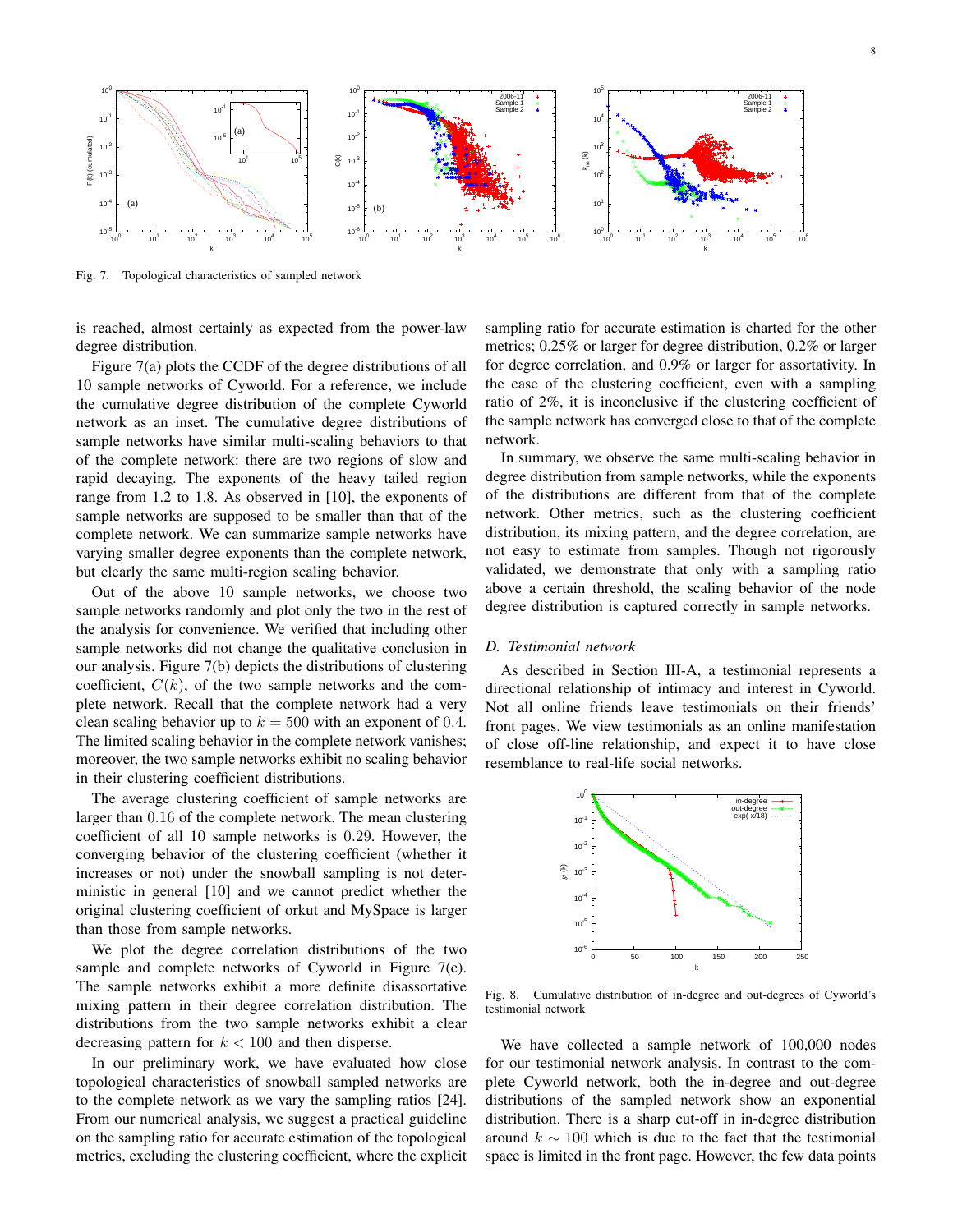near  $k \sim 200$  in the out-degree distribution indicates that some users leave extraordinarily many testimonials on others' front pages.

To evaluate other metrics, we need an undirected network. We consider each link in this testimonial network as bidirectional in the following analysis. The clustering coefficient of Cyworld testimonial network is 0.32. As discussed before, the clustering coefficient from a sample network is hard to evaluate and we only report the value of 0.4. However the distribution of clustering coefficients as shown in Figure 1(b) has a clear scaling behavior, and the degree correlation in Figure 1(c) demonstrates an assortative mixing, a sign of human social networking. We also estimate the average path length and it is about 7, larger than those of the friend relationship network shown in Figure 6.

In summary, the testimonial network of Cyworld is a subset of the complete Cyworld friend network. However, its topological characteristics deviate from the complete network: it has exponential degree distributions, clear positive degree correlation and rather a large average path length. The testimonial network represents more tight and close-knit relationships than the simple friends network. Accordingly, the testimonial network shows a positive degree correlation, which is a unique property of the social networks.

# VI. ANALYSIS OF ORKUT AND MYSPACE

Figure 9(a) shows the degree distributions of orkut and MySpace. The degree distribution of orkut exhibits clear power-law with degree exponent  $\gamma \sim 3.7$ . There is a cutoff around  $k \sim 10^3$ , which is due to orkut's old policy that the number of friends cannot exceed 1000. Note that the real degree exponent will be a little larger than 3.7 since the snowball sampling underestimate the degree exponent. The degree distribution of MySpace is not from the sample by the snowball sampling, but from the sample by the randome degree sampling, which visit a random person's homepage and sample the degree of the person. The size of the sample is 1, 238, 502 and it covers more than ten times larger number of nodes than the snowball sample. Note that we use this data only for the degree distribution. The degree distribution of MySpace also shows power-law with degree exponent  $\gamma \sim$ 2.1, which agrees well with the exponent of heavy tail of Cyworld. Note that the random degree sampling is unbiased in contrast to the snowball sampling. We should also note that as in the sampling analysis of Cyworld, the sampling fraction of MySpace is not conclusive enough, thus, multi-scaling behavior might not be observed, even if it exists. Figure 9(b) shows the distributions of clustering coefficient.  $C(k)$  of orkut shows a tendency to decrease, but it is not evident. Our former analysis on the samples of Cyworld suggests that the decay in the real  $C(k)$  of orkut is more rapid than observed. The similar tendency is observed from the MySpace.

The decreasing tendency of the degree correlation of orkut in the small and large degree region shown in Figure  $9(c)$ may come from the effect shown in Cyworld sampling or the invitation system of orkut. Until recently, users could register to orkut only when he was invited by a user in orkut. So, new users were likely to be connected to heavy users. However, it now permits users to create accounts without an invitation. Orkut shares the property of the positive assortative mixing with the testimonial network of Cyworld, which is considered as a close-knit community. In contrast, the MySpace network's assortativity is clearly negative,  $r \sim -0.2$ . The disassortative mixing tells us that MySpace largely deviates from the traditional social networks.

Since we only have data from a single seed, the estimation of degrees of separation for orkut and MySpace is much rougher than the case of Cyworld. In order to reduce the error, we let the number of first neighbors  $(n_1)$  as the mean degree we measured, and we tune the number of second neighbors  $(n<sub>2</sub>)$  as to preserve the ratio of the number of first and second neighbors by assuming that the ratio  $(n_2/n_1)$  is not so sensitive to the  $n_1$ . Note that the value  $n_2/n_1$  cannot fluctuate much due to the averaging effect, when the degree correlation is not strong. The calculated degrees of separation of orkut is 3.8, which is a little larger than that of Cyworld. The degrees of separation of MySpace is calculated in the same way with orkut and the value is 2.7, which is the smallest value among our data sets, while the size of myspace is the largest.

## VII. DISCUSSION

# *A. Comparison of Cyworld, MySpace, and orkut*

We plot the three degree distributions of Cyworld, MySpace, and orkut together in Figure 9(a) for ease of comparison. In Figure 9(a), to compare the exponents more easily, the degree distribution graph of MySpace is rescaled and shifted to align with the heavy-tailed region of Cyworld while the range of both axes are identical to others. As seen previously, Cyworld has a multi-scaling behavior, while MySpace and orkut exhibit simple power-law.

From Figure 9(a), we observe an interesting relation between the three degree distributions. The rapid decaying behavior of orkut matches the rapid exponential decaying region of Cyworld, while the exponent of MySpace matches that of the heavy-tailed region of Cyworld. Since the linear region in the degree distribution of orkut span only a small region and the exponent is large, we cannot conclude whether the full network of orkut will have the power-law degree distribution or not. As shown in Section V-C, sample networks tend to have smaller exponents than the complete network and we circumspect that the real exponent of orkut be larger than 3.7 and it may be hard to determine whether it is a power-law or other distributions like exponential or log-normal. Meanwhile, The exponent of MySpace is  $\gamma = 2.1$  and it perfectly matches that of Cyworld's heavy-tailed region,  $\gamma = 2.1$ . These facts gives us a hint about the peculiarity of Cyworld. The analysis of Cyworld reveals that there seems to be two heterogeneous networks mixed in Cyworld and the correspondence to orkut and MySpace may tell us that Cyworld's heterogeneity comes from the mixing of two types of users: one, with an orkut-like structure and the other with a MySpace-like structure.

Orkut is considered a relatively closed community, for a new user can register only by invitation. Relations in MySpace might be considered loose, as anyone can sign up without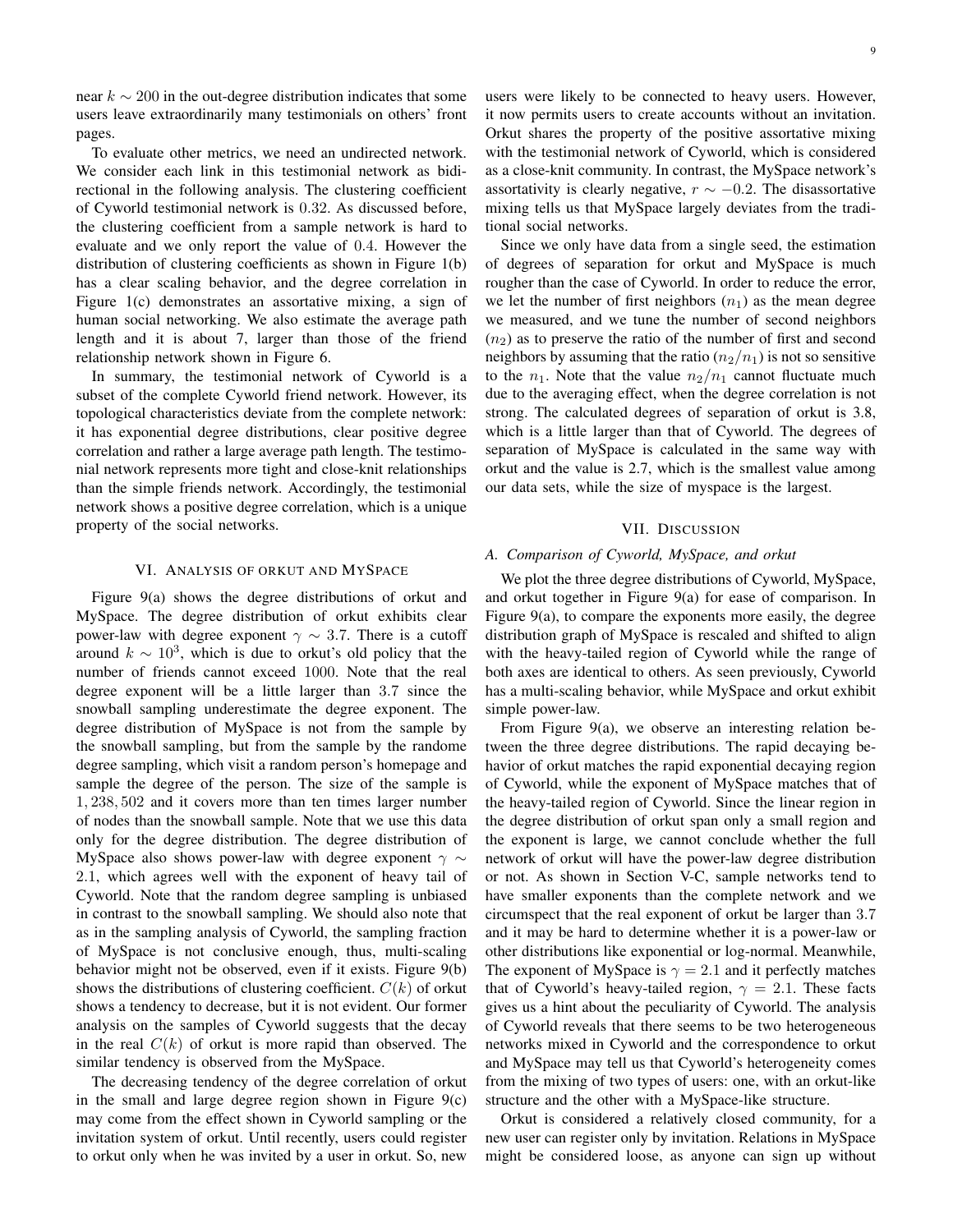

Fig. 9. Topological characteristics of three social networks: Cyworld friends network, orkut, and MySpace.

invitation and many are attracted to popularity, of which phenomenon stemming from early days as a popular site for the music community. The main webpage publishes "cool new people" and connecting to a new online friend is not a serious invitation-only affair. Cyworld has been a very private space in South Korea. By default, the list of friends is not made public, and neither are the photos and writings. On the other hand, Cyworld has also many features that encourage the creation of hubs. It picks two persons every day and puts their photos and link to their front pages at the main page. It is similar to the "cool new people" in MySpace. Moreover, Cyworld also has the club service that provides a homepage for various online communities. The organizer of a club tends to acquire many friends through the club activity.

Previous work has hinted at a multi-scaling behavior for online social networks. Holme et al. analyze the multitudes of layers of an Internet dating community: messages, guest books, and flirts. In all layers, the degree distribution is powerlaw, with the tail slightly heavier than normal [8]. Liben-Nowell et al. shows the degree distribution of a network of more than one million bloggers and it also has a short, but heavy tail [9]. Neither network has a reference network for comparison and its scaling behavior was not explicable. Our analysis of Cyworld is a confirmation that those previous revelations are not an isolated incident, but stem from a firm underlying structure in online social networks.

# *B. Dunbar's Law and Characteristic Degree of Cyworld*

In Section V-A, we show that the degree distribution of Cyworld consists of exponential function and power-law function. The power-law function dominates in the tail region, while the exponential function dominates in small degree region. The exponential function has a characteristic scale, which turns out to be about 46. If we assume that the exponential decay is natural degree distribution for off-line like social network, it tells us that there is a certain limit in the number of friends. In sociology and anthropology, the theoretical limit in the number of social relationship is known as Dunbar's number and it is 150 [25]. Intriguingly, the characteristic number of friends, 46, is one third of Dunbar's number and the ratio coincides with the ratio between the number of Cyworld users and the South Korean population.

## *C. Origins of power-law behavior in online social networks*

The origin of power-law has been extensively studied and there are many mechanisms that produce power-law distributions. Which of those best explains the origin of the powerlaw in online social networks? The best known mechanism to generate power-law distributions is preferential attachment. Not only the well-known Barabási-Albert model, but also many other mechanisms implicitly use preferential attachment. The *transitive linking* model [26], which is based on continuously completing triangles with only an edge missing, is one such example. Another noticeable viewpoint is fitness-based approaches. In any fitness-based approach, each node has its own fitness value and they are linked by the function of their fitness values [27], [28], [29]. In the case of the online social networks, both the preferential attachment and the fitnessbased approach may contribute. More attractive and active persons are likely to have many online friends. Moreover, as one has more friends, it gets easier to have more friends through the transitive linking (a common friend of two persons introduces them to each other).

A real-life social relation is harder to maintain than the online counterpart. When online, you do not move to a new place nor spend much time to make new friends. It is a lot easier to leave a message to online friends than to meet a friend in real life. And as told about Cyworld users' behavior, most online relations are not severed, even when not active. Thus, the mechanisms that form the power-law degree distribution may not be severely blocked by the cognitive limit.

## *D. Online networks like real social networks*

We conjecture that Cyworld's testimonial network is very similar to off-line social networks. First, strangers cannot write a testimonial , but only confirmed friends can. Even out of confirmed friends, not all are tempted or care enough to write a testimonial on a friend's front page for the rest of friends to view. Thus the testimonial network should be as an extremely close-knit community. Its close-knit nature is demonstrated by the exponentially decreasing degree distribution that decays more rapidly than power-law and has a definite cutoff. It also has an very clear assortative mixing pattern which is a major feature of social networks. We conclude that the testimonial network is the closest of the four online social networks to real-life social networks.